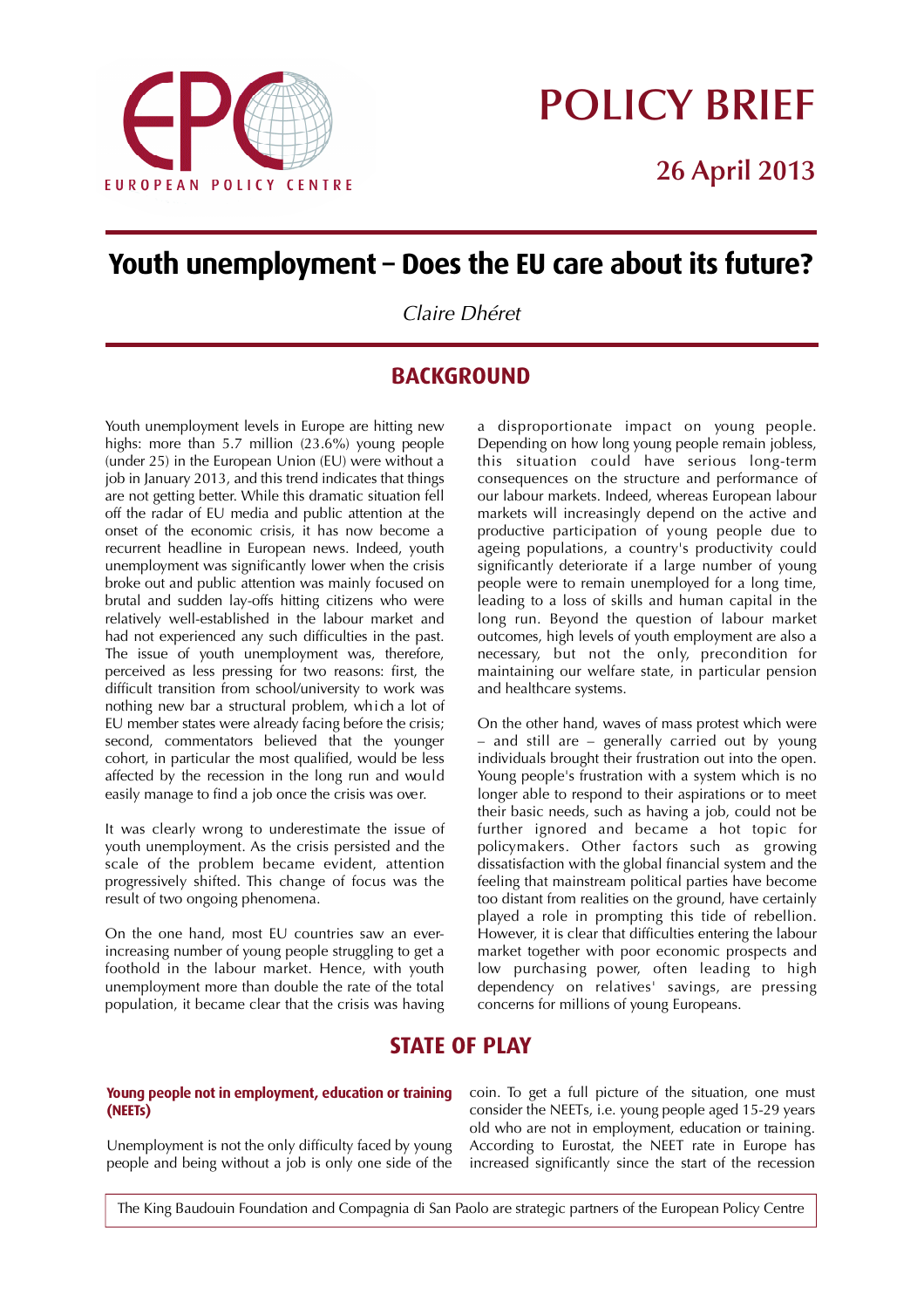and is estimated to be 12.8% among 15-24 year olds, and 19.7% among those aged 24-29 years old.

Of course, NEETs do not constitute a homogenous group: some characteristics of NEETs vary from country to country and there are also different degrees of vulnerability within individual countries. Indeed, some young people may voluntarily become NEETs for a limited period of time, while others are at much higher risk of marginalisation and do not possess the instruments, such as the social or human capital, to exit such a situation.

However, individuals falling into this category generally present serious challenges in economic, political and social terms. Indeed, NEETs face multi-faceted disadvantages and multiple exclusions, not just from the labour market but also from education and training systems. All of this makes their chances of re-integrating into the labour market and participating in society even thinner than those of unemployed people. Research has proven that spending a long period of time in NEET status is likely to have wide-ranging effects over the course of an individual's life, leading not only to poor employment prospects and wage penalties on future earnings, but also psychological distress and social and political disengagement. However, the consequences of being NEET are not just a cause of serious concern for individuals: they also constitute a challenge for society as a whole.

#### **An immediate impact on the economy**

In 2011, economic losses due to disengagement of young people from the labour market and education totalled €153 billion, according to Eurofound, corresponding to 1.21% of European GDP. These costs were calculated in relation to young people's potential contribution to the economy and the savings for welfare spending. They include both direct and indirect costs. Direct costs represent the potential savings in public finance transfers if NEETs were to be re-engaged in the labour market and education systems. Indirect costs are the difference between the resource income produced by NEETs and the potential income they would produce if re-engaged in the labour market. While this estimate sheds light on the significant cost of failing to integrate a large proportion of young people into the labour market, it is also important to recognise that some costs cannot be monetised, and that the financial and economic consequences are likely to increase with time. This makes the need for policy interventions even more pressing, if Europe wants to mitigate the burden of youth unemployment in the future.

#### **A significant difference among EU member states**

Clearly, the cost of NEETs varies considerably between member states. While some EU countries, such as Bulgaria, Cyprus, Greece, Hungary, Ireland, Italy, Latvia and Poland, are paying an especially high price (higher than 2% of their GDP), others, such as Denmark, Germany, Luxembourg, the Netherlands and Sweden, have managed to keep the cost below 0.6%. Being the result of public finance and resource costs, the significant variation in total cost between member states is explained by two factors. On the one hand, the public finance cost, which is much lower than the resource cost, depends on the welfare model applied in each country. On the other hand, resource costs differ according to the size of the NEET population, signalling that some member states are performing much better in countering the issue. Indeed, while the NEET rate rose in almost all member states during the crisis, the largest surges took place at the periphery of the EU, i.e. in the countries hit worst by the crisis.

#### **Nothing is irremediable**

Good practice does exist in Europe, proving that it is possible to prevent today's young people from becoming a lost generation. Some member states have adopted interesting measures in view of facilitating the transition of young people from education to work. For instance, a 2012 Dutch initiative called the *Work Experience Grant* is a proposal aiming to mitigate the impact of the recession on young people and provide work experience to school-leavers who have completed education and hold qualifications. The grant, given for a maximum period of six months, consists of  $\epsilon$ 500 per month, divided into  $\epsilon$ 100 paid by the employer and  $\in$ 400 covered by the municipality. In exchange, the employer is obliged to provide guidance and training to the school-leaver, making sure that this labour force does not carry out normal work at a low salary for a long period of time and replace workers on long-term contracts.

Other countries such as Austria and Germany have also implemented their own instruments, including pragmatic education and training systems offering robust apprenticeship possibilities, which have proven successful in averting youth unemployment. Although countries with low unemployment rates tend to be those that have been less affected by the crisis, variations between countries also shed light on the role and quality of public policies, showing that nothing is irremediable and that mutual learning should be harnessed more effectively across Europe. In addition, it is worth asking if the implementation of instruments as described above does not reflect the capacity of some labour-market institutions and political systems to react more quickly to changes, and therefore to become more resilient to economic crises.

#### **A pan-European challenge**

The rapid development of European youth un employment policies and youth-related policy initiatives which have taken place since the beginning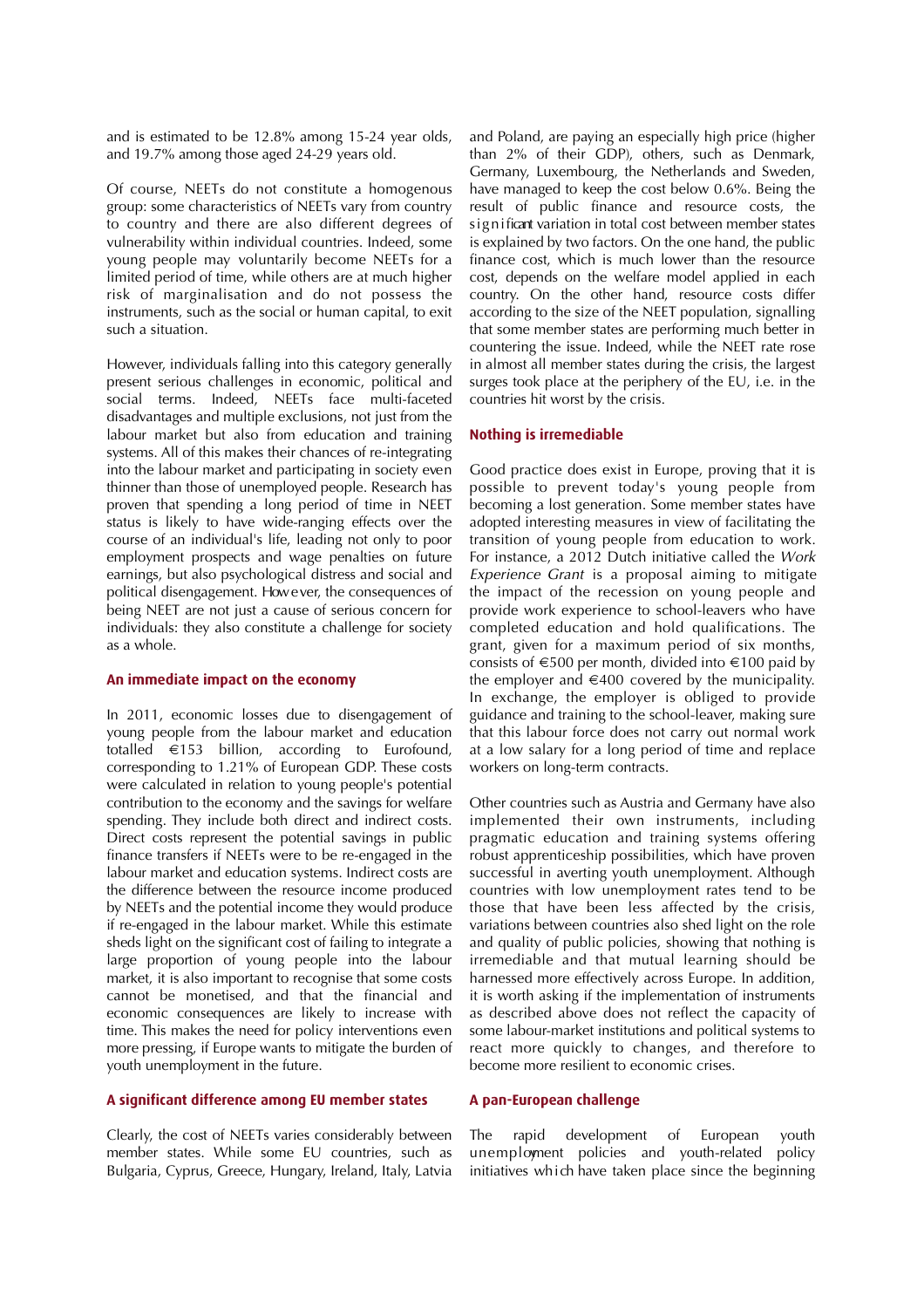of the millennium speaks for itself. Youth unemployment and inactivity are pan-European challenges, justifying EU action not just because numerous countries have to cope with it, but also because youth unemployment in one member state – like any other economic and social dysfunction – is likely to have strong repercussions in other EU countries due to high interdependence.

Youth unemployment policies have featured on the EU agenda since the establishment of a coordinated approach to employment policy in 1997, but EU efforts have clearly intensified since the beginning of the economic crisis and initiatives have proliferated since then. In April 2009, the European Commission published a communication entitled 'An EU Strategy for Youth – Investing and Empowering', paving the way for a more proactive approach in this area. Furthermore, combatting youth unemployment and equipping the young generation with relevant skills and competencies feature prominently in the Europe 2020 strategy and are subject to specific flagship initiatives, such as *Agenda for New Skills and Jobs and Youth on the Move, which are* explicitly designed to meet the employment headline target, according to which 75% of the active population should be employed by 2020. In January 2012, the European Council endorsed a Commission proposal to send 'youth action' teams to member states with high unemployment rates in order to reallocate Structural Funds to youth employment and job creation, and to examine where national policy priorities should lie.

More recently, the *Youth Opportunities Initiative*, consisting of a set of measures for 2012 and 2013, was approved. This initiative aims to unleash the potential of all young people by providing assistance with returning to school, enrolling in vocational training or gaining first-time experience in the labour market. The initiative is directed at both youngsters who left school before completing upper-secondary education and graduates who lack basic work experience. The *Youth Guarantee Scheme*, adopted by EU ministers in

February 2013, is part of this package. It tasks member states with providing youngsters under the age of 25 with high-quality offers of employment, continued education, traineeships or apprenticeships within four months. The budget allocated to this amounts to €6 billion for the period 2014-2020 and comes partly from the European Social Fund and partly from a dedicated youth employment budget line. This money will be dedicated to regions with youth unemployment rates of over 25%.

#### **A welcome but insufficient step forward**

The policy initiatives described above clearly indicate a slow but steady process of Europeanisation of youthrelated policies. Their inclusion in the European Semester and in country-specific recommendations, together with the increased participation of youth organisations in EU consultations, supports this argument.

Nevertheless, conclusions should not be drawn too quickly. Although important developments in the EU's commitment are indisputable, its action in the realm of youth policies remains limited, both with respect to the financing and nature of policy measures. The International Labour Organisation estimated that an investment of  $\epsilon$ 21 billion was required to adequately address the issue and to put in place an effective Youth Guarantee in Europe. The  $\epsilon$ 6 billion foreseen in the EU budget seems, therefore, insufficient compared to the scale of the problem. In addition, EU policy initiatives and recommendations remain vague and the general nature of country-specific recommendations with regard to the inclusion of young people in the labour market, which are *inter alia* non-binding, gives member states enough leeway to claim that specific actions have been taken. In other words, it remains to be seen what real results recent and forthcoming developments, such as the possible introduction of bilateral contracts between member states and the European Commission, will produce.

### **PROSPECTS**

#### **Making optimal use of current instruments**

As highlighted above, several relevant instruments exist at EU level. The *Youth Guarantee Scheme* is one of them, and making the most of its potential is all the more critical given its limited budget. In this respect, there is an urgent need to prepare member states, and more specifically EU regions, to use this instrument and to clarify the rules of its application. Indeed, although it is widely recognised that the fund will only target regions with a youth unemployment rate above 25%, a lot of uncertainty remains as regards the concrete implementation of the scheme. For instance, what level of national co-financing will be required, and how are member states such as Spain or Greece, where more

than half the population of young citizens is unemployed, going to finance such a scheme? In addition, the new instrument emphasises the quality of the offer, ensuring that it will not lead to low-quality internships or precarious jobs. But how will the Commission measure the quality of the offer? Will specific standards be put in place? The *Youth Guarantee Scheme* will only produce successful results if member states play the game, making sure that all stakeholders, including employment agencies, trade unions and businesses, are fully committed and that it brings tangible added value to existing programmes.

Furthermore, despite the welcome introduction of the *Youth Guarantee Scheme*, it would be wrong to cry